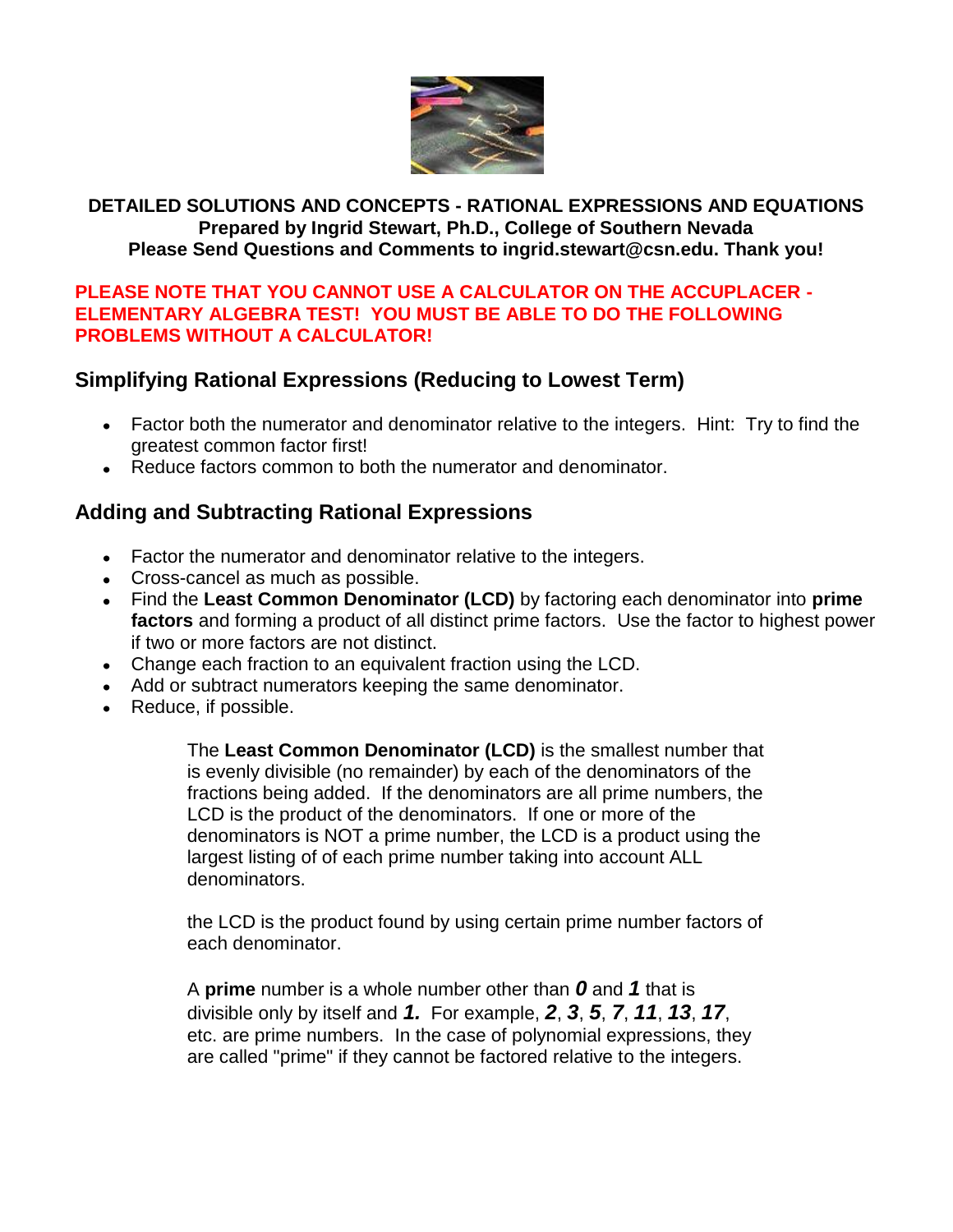# **Multiplying and Dividing Rational Expressions**

Multiplication Rule:

- Factor the numerator and denominator relative to the integers.
- Cross-cancel as much as possible.
- Multiply the numerators AND multiply the denominators.

Division Rule:

- Convert the division to an equivalent multiplication problem using the **reciprocal \*\*** of the divisor as the multiplier.
- Then multiply according to the **rule for multiplying rational expressions.**

**\*\*** Interchanging the numerator and denominator of a fraction results in a fraction that is called the **reciprocal** of the original fraction. When a number is multiplied by its reciprocal, the product equals *1*.

# **Finding Solutions of Rational Equations**

- Find the **Least Common Denominator (LCD)**.
- Multiply both sides of the equation by the LCD, reduce, and solve.
- Check the solutions in the original equation, rejecting any that produce *0* or an **imaginary number** in the denominator.

## **Problem 1:**

$$
\frac{a+b}{Simplify} \frac{a+b}{4a^2+4ab}
$$

**Please note that you are asked to "simplify". This means that you have to reduce the rational expression to lowest term.**

The numerator cannot be factored relative to the integers. Let's factor out the greatest common factor in the denominator.

$$
\frac{a+b}{4a(a+b)}
$$

Since we know that 
$$
\frac{\mathbf{a} + \mathbf{b}}{\mathbf{a} + \mathbf{b}} = \mathbf{1}
$$

1

we can further reduce to get  $\overline{4a}$ , which is the final reduced form.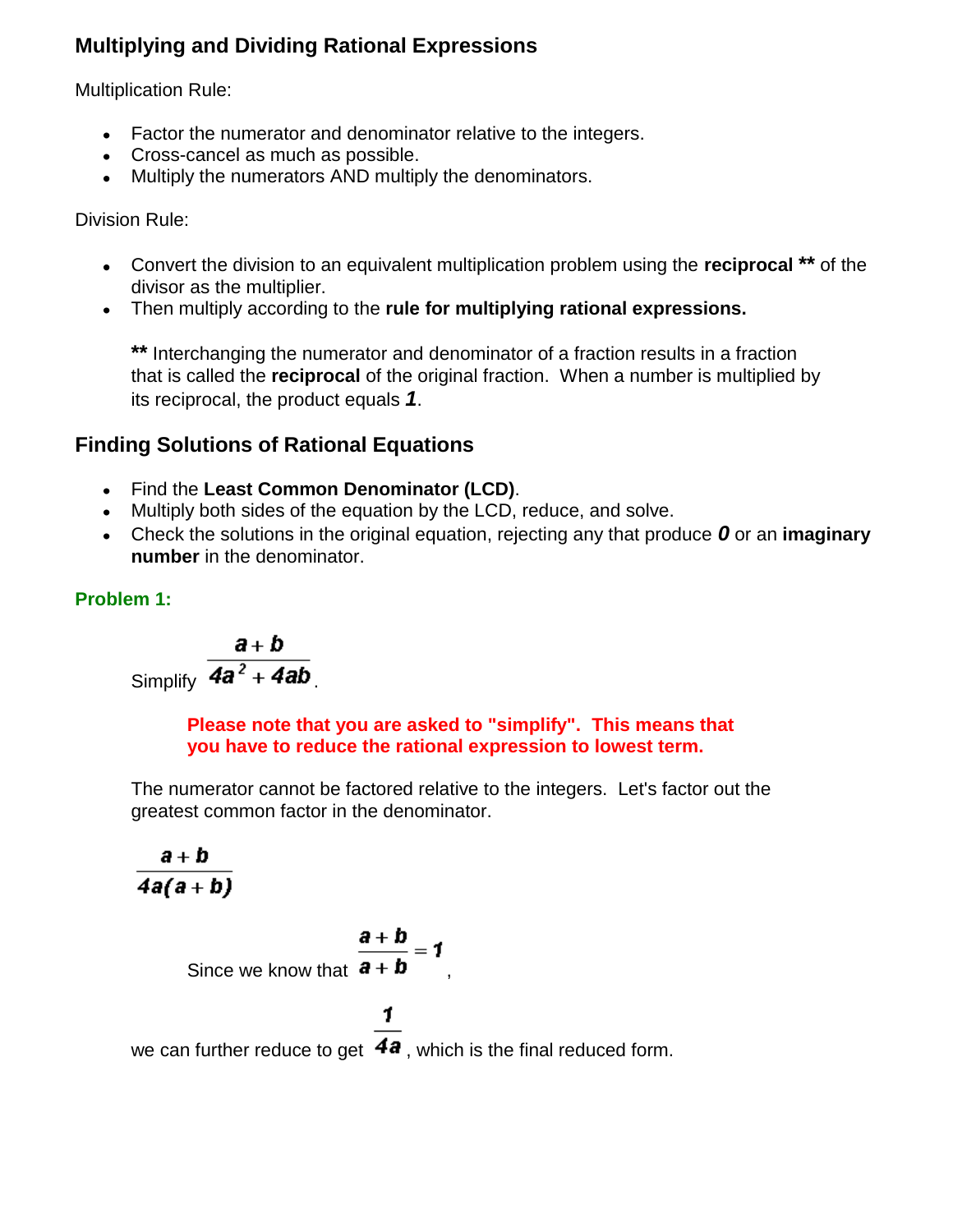### **Problem 2:**

Simplify 
$$
\frac{x^2-8x+16}{x^2-16}
$$

Let's factor the numerator and denominator relative to the integers

$$
\frac{(x-4)(x-4)}{(x-4)(x+4)}
$$

Since we know that 
$$
\frac{x-4}{x-4} = 1
$$

 $x - 4$ we can further reduce to get  $\overline{x+4}$ , which is the final reduced form.

#### **Problem 3:**

Simplify 
$$
\frac{6x^2-24}{3x+6}
$$

Let's factor out the greatest common factor in the numerator and the denominator.

$$
\frac{6(x^2-4)}{3(x+2)}
$$

Now, we know that  $\frac{6}{3}$  = 2<br>Now, we know that  $\frac{6}{3}$  and we can also further factor the denominator to get

$$
\frac{2(x-2)(x+2)}{x+2}
$$

Since we know that 
$$
\frac{x+2}{x+2} = 1
$$

we can further reduce to get  $2(x-2)$  or  $2x-4$ , which is the final reduced form.

### **Problem 4:**

$$
\frac{x-1}{x-1}
$$

Simplify  $\frac{x-y}{y-x}$ .

This is somewhat "tricky." Notice that we have an *x* and a *y* in the numerator and the denominator. But their signs are opposite.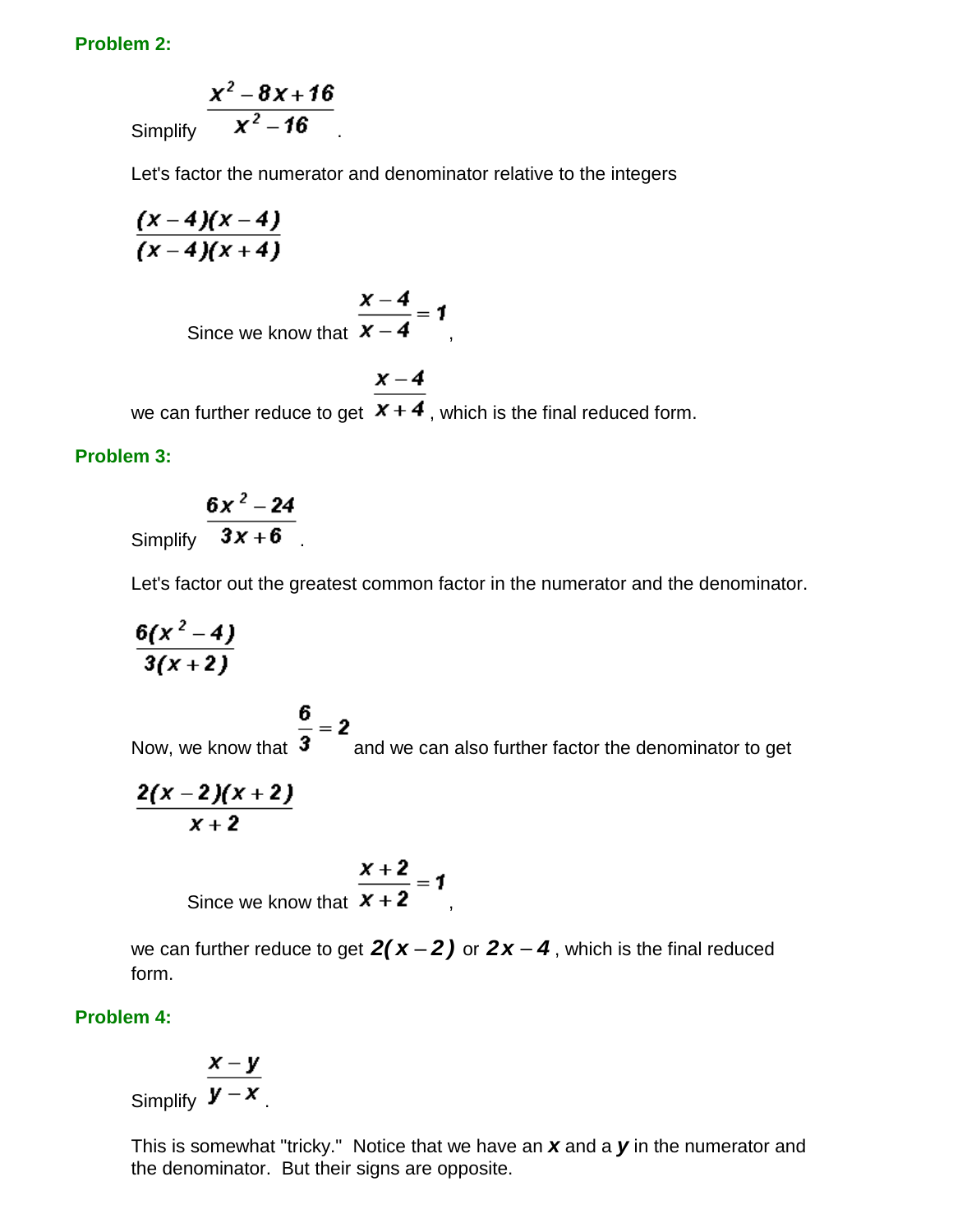Whenever this happens, simply factor a **-1** out of the numerator OR the denominator.

Let's see what happens if we factor a **-1** out of the denominator:

$$
\frac{x-y}{-(-y+x)}=\frac{x-y}{-(x-y)}=-1
$$

We found the final reduced form to be a constant, namely the number *-1*.

## **Problem 5:**

Simplify  $\frac{r}{r+r^2}$ .

The numerator cannot be factored relative to the integers. Let's factor out the greatest common factor in the denominator.

$$
\frac{r}{r(1+r)}
$$

Since we know that 
$$
\frac{r}{r} = 1
$$
,

1

we can further reduce to get  $1 + r$ , which is the final reduced form.

## **Problem 6:**

Simplify 
$$
\frac{(x+2)(x-3)^2}{x^4-13x^2+36}
$$

Let's factor the numerator and denominator. Please note that we have a polynomial expression in the denominator that behaves "like a quadratic"!

$$
\frac{(x+2)(x-3)(x-3)}{(x^2-9)(x^2-4)}
$$

We also notice that the two factors in the denominator are *Differences of Squares* which can be factored as follows:

$$
\frac{(x+2)(x-3)(x-3)}{(x-3)(x+3)(x-2)(x+2)}
$$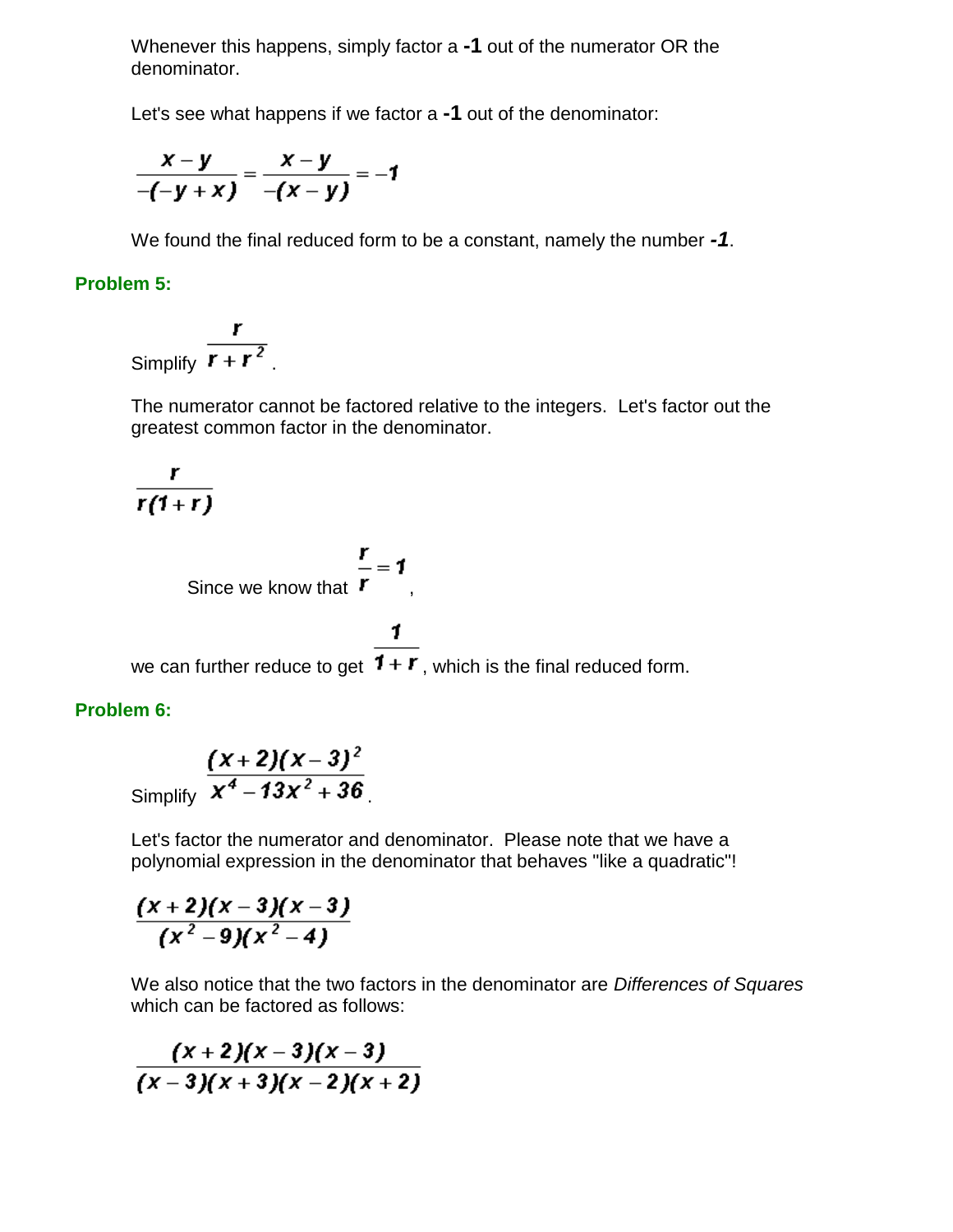$x - 3$ we can now reduce to get  $\sqrt{(x+3)(x-2)}$ , which can also be written as  $X - 3$  $\overline{x^2 + x - 6}$ 

**Problem 7:**

Add  $\frac{4}{x+2} + \frac{3}{x-2}$ 

The numerators and denominators cannot be factored relative to the integers.

Let's find the **Least Common Denominator**.

Since both denominators are prime, the LCD is the product found by multiplying both denominators.

Therefore, the LCD is  $(x+2)(x-2)$ 

Next, we change each fraction to an equivalent fraction using the LCD.

$$
\frac{4(x-2)}{(x+2)(x-2)} + \frac{3(x+2)}{(x+2)(x-2)}
$$
  

$$
\frac{4x-8}{(x+2)(x-2)} + \frac{3x+6}{(x+2)(x-2)}
$$

then we add the numerators keeping the same denominator

$$
\frac{4x-8+3x+6}{(x+2)(x-2)}
$$

and the final sum is 
$$
\frac{7x-2}{(x+2)(x-2)} \frac{7x-2}{\text{or } x^2-4}
$$

**Problem 8:**

Subtract 
$$
\frac{x}{x-1} - \frac{6}{x+3}
$$

The numerators and denominators cannot be factored relative to the integers.

Let's find the **Least Common Denominator**.

Since both denominators are prime, the LCD is the product found by multiplying both denominators.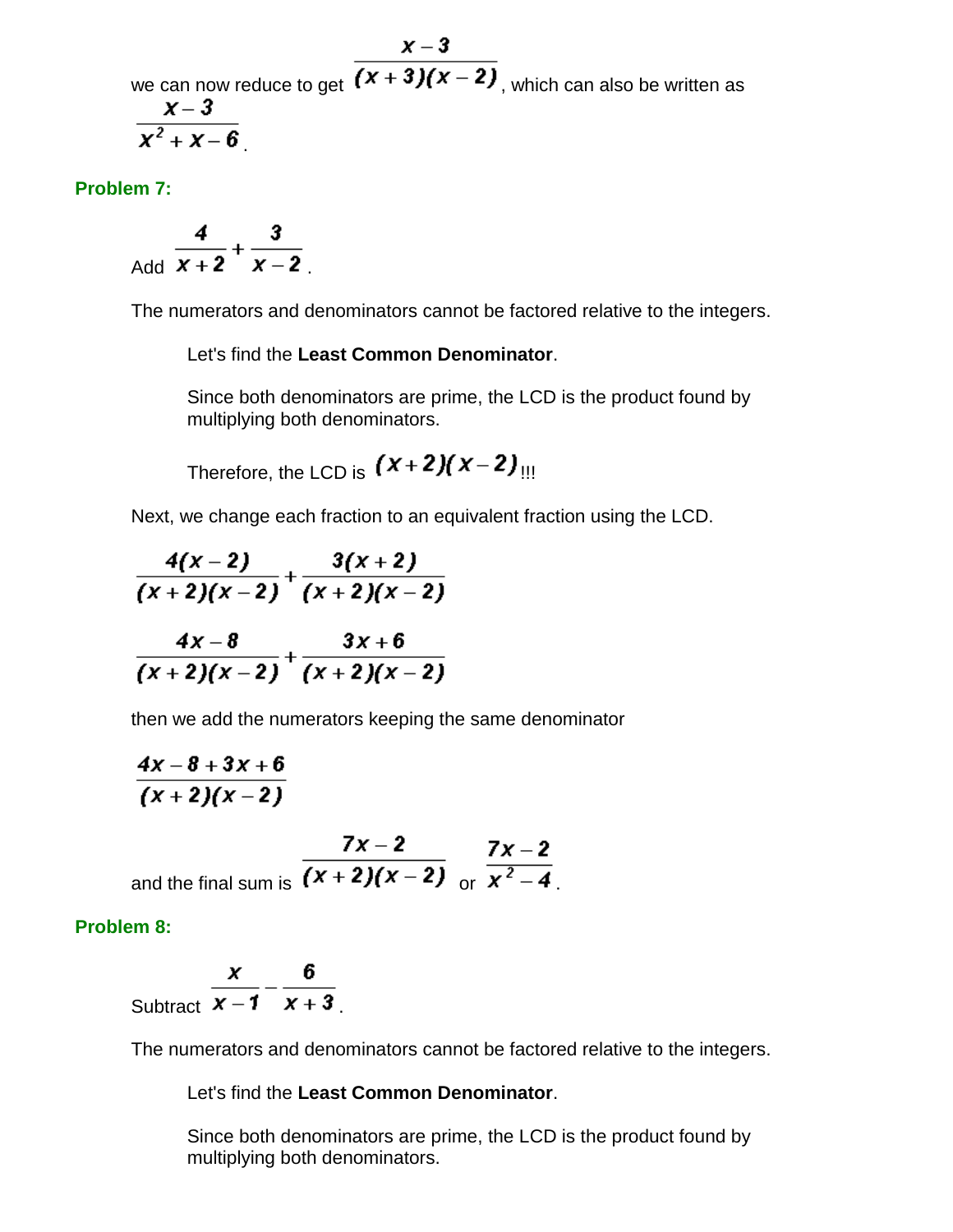Therefore, the LCD is  $(x-1)(x+3)$ 

Next, we change each fraction to an equivalent fraction using the LCD.

$$
\frac{x(x+3)}{(x-1)(x+3)} - \frac{6(x-1)}{(x-1)(x+3)}
$$
\n
$$
\frac{x^2 + 3x}{(x-1)(x+3)} - \frac{6x-6}{(x-1)(x+3)}
$$
\n
$$
\frac{x^2 + 3x}{(x-1)(x+3)} = \frac{6x-6}{(x-1)(x+3)}
$$
\n
$$
\frac{6x-6}{(x-1)(x+3)} = \frac{6x-6}{(x-1)(x+3)}
$$
\n
$$
\frac{6x-6}{(x-1)(x+3)} = \frac{6x-6}{(x-1)(x+3)}
$$
\n
$$
\frac{6x-6}{(x-1)(x+3)} = \frac{6x-6}{(x-1)(x+3)}
$$
\n
$$
\frac{6x-6}{(x-1)(x+3)} = \frac{6x-6}{(x-1)(x+3)}
$$
\n
$$
\frac{6x-6}{(x-1)(x+3)} = \frac{6x-6}{(x-1)(x+3)}
$$

Therefore, we have to keep the minus sign is in front of the ENTIRE numerator as follows:

$$
\frac{x^2+3x-(6x-6)}{(x-1)(x+3)}
$$
  

$$
\frac{x^2+3x-6x+6}{(x-1)(x+3)}
$$

and

The final sum is 
$$
\frac{x^2 - 3x + 6}{(x - 1)(x + 3)} \frac{x^2 - 3x + 6}{x^2 + 2x - 3}
$$

#### **Problem 9:**

Subtract  $\frac{3}{4a} - \frac{5}{a^2}$ 

The numerators cannot be factored relative to the integers.

Let's find find the **Least Common Denominator**.

Factor all denominators into prime factors as follows:

*4a*: This expression is not "prime" because we can factor it as  $2 \cdot 2 \cdot a$ .

 $a^2$ : This expression is not "prime" because can factor it as  $\mathbf{a} \cdot \mathbf{a}$ .

Since the denominators are NOT prime, the LCD is the product found by creating a product using the largest listing of of each prime expression taking into account ALL denominators.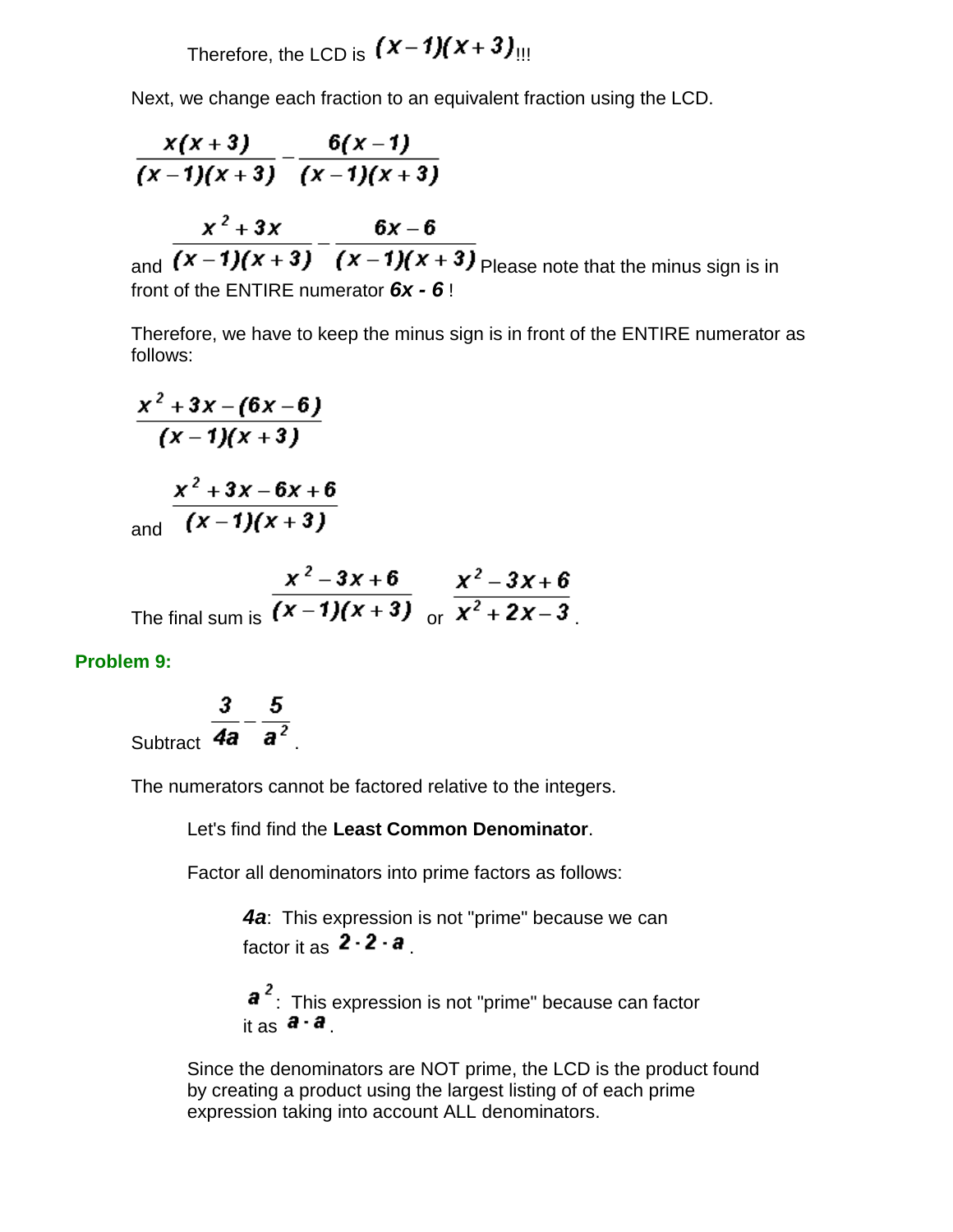In our case, the number *2* is listed twice and the expression *a* is listed twice. Therefore, the LCD is  $2 \cdot 2 \cdot a \cdot a = 4a^2$  !!!

Next, we change each fraction to an equivalent fraction using the LCD.

$$
\frac{3a}{4a^2} - \frac{5(4)}{4a^2} \frac{3a-20}{4a^2}
$$

**Problem 10:**

$$
\frac{x}{\text{Add}} + \frac{2x+4}{(x+2)(x+3)}.
$$

One numerator can be factored relative to the integers, but the denominators are already factored.

$$
\frac{x}{x+3}+\frac{2(x+2)}{(x+2)(x+3)}
$$

Now we can reduce the second term as follows:

$$
\frac{x}{x+3}+\frac{2}{(x+3)}
$$

 $x + 2$ 

and we can immediately state the sum to be  $x + 3$ .

#### **Problem 11:**

Subtract 
$$
\frac{5}{x+4} - \frac{4}{x}
$$

The numerators and denominators cannot be factored relative to the integers.

Let's find the **Least Common Denominator**.

Since both denominators are prime, the LCD is the product found by multiplying both denominators.

Therefore, the LCD is  $x(x + 4)$ !!!

Next, we change each fraction to an equivalent fraction using the LCD.

$$
\frac{5x}{x(x+4)}-\frac{4(x+4)}{x(x+4)}
$$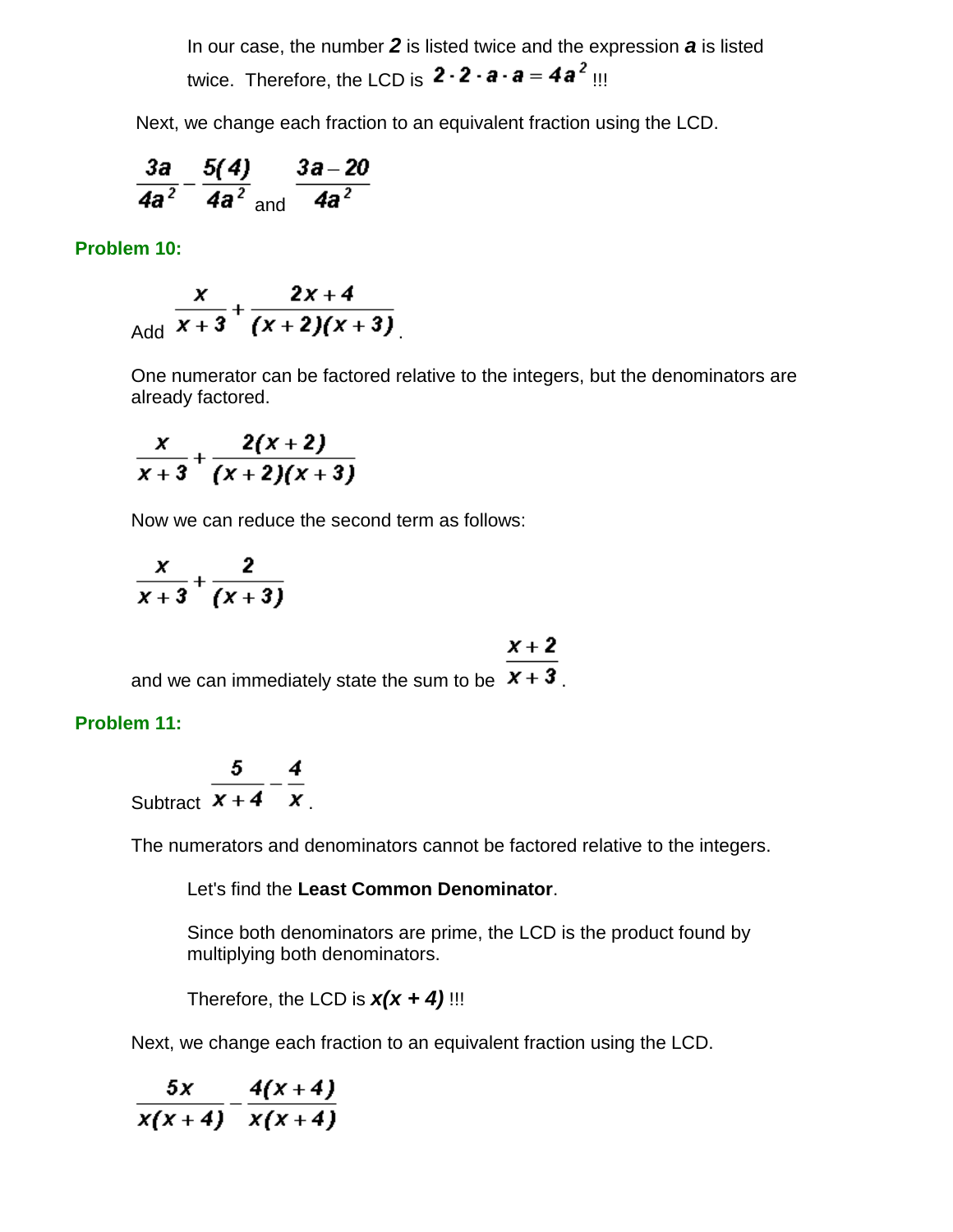$5x$   $4x+16$ 

and  $\overline{x(x+4)}$   $\overline{x(x+4)}$  Please note that the minus sign is in front of the ENTIRE numerator *4x + 16* !

Therefore, we have to keep the minus sign is in front of the ENTIRE numerator as follows:

$$
\frac{5x-(4x+16)}{x(x+4)}
$$
\n
$$
\frac{5x-4x-16}{x(x+4)}
$$

The final sum is  $\frac{x-16}{x(x+4)}$  or  $\frac{x-16}{x^2+4x}$ .

## **Problem 12:**

$$
\frac{x+2}{x} \cdot \frac{x^2+3x}{x^2+5x+6}
$$

First we are going to factor the numerators and the denominators.

$$
\frac{x+2}{x}\cdot\frac{x(x+3)}{(x+2)(x+3)}
$$

Next we will cross-cancel as follows:

$$
\frac{x+2}{x} \cdot \frac{x(x+3)}{(x+2)(x+3)} = 1
$$

**Problem 13:**

Divide 
$$
\frac{x+2}{x^2-4} \div \frac{x^2+x-2}{x+2}
$$

First we are going to factor the numerators and the denominators.

$$
\frac{x+2}{(x-2)(x+2)}+\frac{(x-1)(x+2)}{x+2}
$$

Next we will cross-cancel within each term to get:

$$
\frac{1}{x-2} \div \frac{x-1}{1}
$$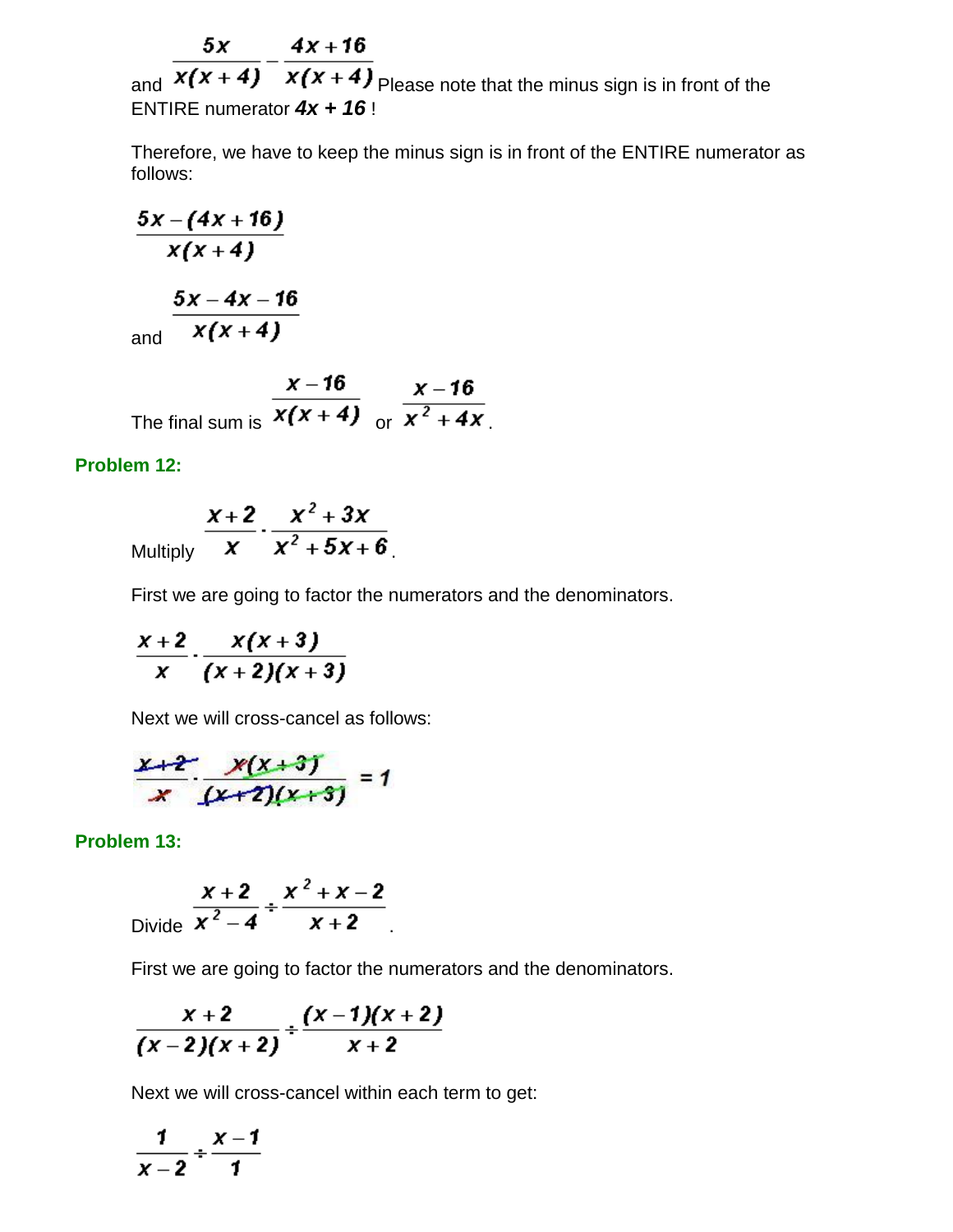Then, we convert the division to an equivalent multiplication problem using the **reciprocal** of the divisor as the multiplier.

$$
\frac{1}{x-2} \cdot \frac{1}{x-1}
$$
  
and we get  $\frac{1}{(x-2)(x-1)} \cdot \frac{1}{x^2-3x+2}$ .

### **Problem 14:**

1. Write the compound fraction  $\frac{\overline{i} - \overline{j}}{x - \overline{y}}$  as a simple fraction.

> In this case, we first find the Least Common Denominator taking into account all of the denominators. In our case, *x* and *y*.

> Since both denominators are prime, the LCD is the product found by multiplying both denominators.

Therefore, the LCD is *xy* !!!

Then, we multiply both the numerator and denominator of the compound fraction by the LCD.

$$
\frac{1}{\frac{1}{x}-\frac{1}{y}}\cdot\frac{xy}{xy}
$$

Next, we must distribute the numerator of the LCD to the numerator of the compound fraction and, furthermore, we must distribute the denominator of the LCD to ALL terms of the denominator of the compound fraction.

$$
\frac{xy}{\frac{xy}{x}-\frac{xy}{y}}
$$

xy finally we reduce in the denominator to get the simple fraction  $\mathbf{y} - \mathbf{x}$ .

### **Problem 15:**

Solve 
$$
\frac{5}{x-2} - \frac{17-x}{2x-4} = 0
$$

First, we find the Least Common Denominator. We need to factor all denominators into prime factors as follows: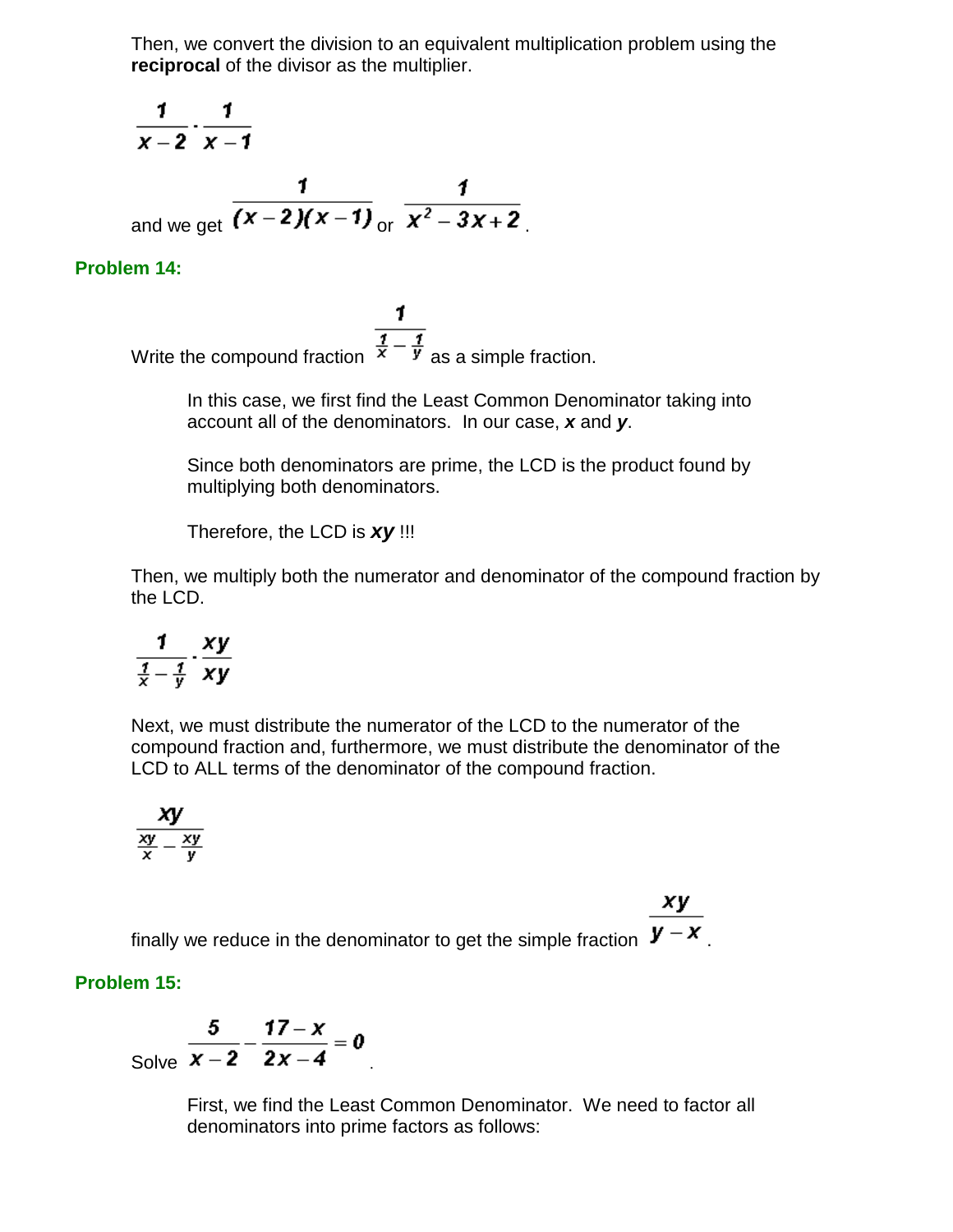*x - 2*: This expression is called "prime" because it is not factorable relative to the integers.

*2x - 4*: This expression is not "prime" because we can factor out a *2* and write *2(x - 2)*.

$$
\frac{5}{x-2}-\frac{17-x}{2(x-2)}=0
$$

Since one denominator is NOT prime, the LCD is the product found by creating a product using the largest listing of of each prime expression taking into account ALL denominators.

In our case, the number *2* is listed once and the expression *x - 2* is listed once. Therefore, the LCD is *2(x - 2)* !!!

Next, we multiply both sides of the equation by the LCD

$$
2(x-2)\left[\frac{5}{x-2}-\frac{17-x}{2(x-2)}\right]=2(x-2)(0)
$$

then we distribute the LCD to **ALL** terms on each side

Please note that and and !!!!!!!!!!!!!!!!!!!!!!!!!

and finally we reduce each term and solve

$$
2(5) - (17 - x) = 0
$$
  
10 - 17 + x = 0  
x = 7

Any time we solve a rational equation we **MUST** check the solutions in the original equation, rejecting any that produce *0* or an **imaginary number** in the denominator.

In our case, we must replace the variable with *7* in the original equation to make sure that the value to the left of the equal sign becomes equal to the one on the right, which is *0*.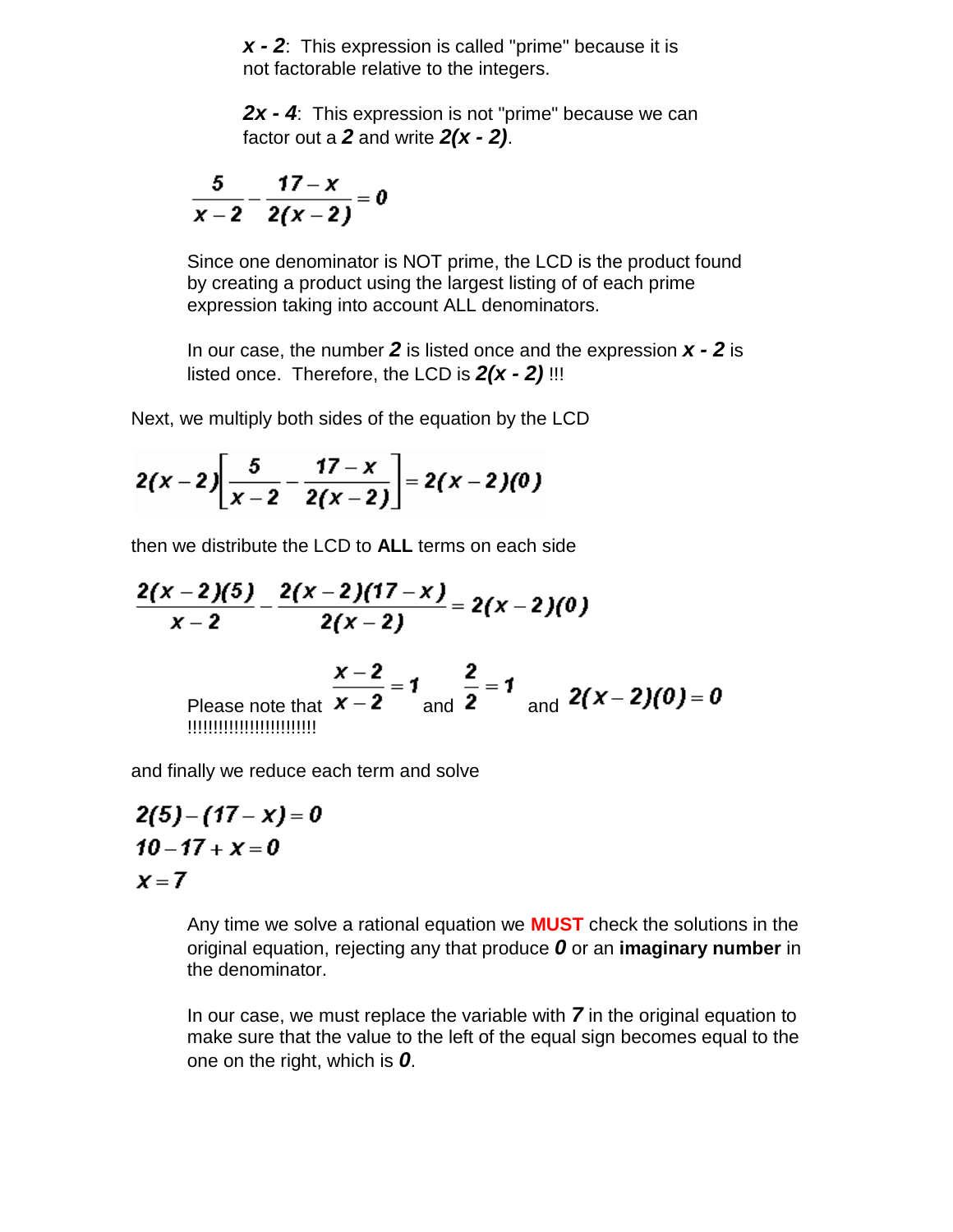$$
\frac{5}{7-2} - \frac{17-7}{2(7)-4} = 1 - 1 = 0
$$

 $2(1) - 4$ **Since the value of the left side equals 0, which is also the value of the right side, we can say that the solution is indeed** *7*.

### **Problem 16:**

Solve 
$$
\frac{5}{x+6} - \frac{3}{x} = 0
$$

First, we find the Least Common Denominator. We need to factor all denominators into prime factors as follows:

*x + 6*: This expression is called "prime" because it is not factorable relative to the integers.

*x*: This expression is called "prime" because it is not factorable relative to the integers.

Since both expressions are prime, the LCD is found by multiplying them. Therefore, the LCD is  $x(x + 6)$ !!!

Multiplying both sides by the LCD we get

$$
x(x+6)\left(\frac{5}{x+6}-\frac{3}{x}\right)=x(x+6)(0)
$$

then we distribute the LCD to **ALL** terms on each side

$$
\frac{x(x+6)(5)}{x+6} - \frac{x(x+6)(3)}{x} = x(x+6)(0)
$$
  
Please note that  $\frac{x+6}{x+6} = 1$  and  $\frac{x}{x} = 1$  and  $x(x+6)(0) = 0$   
minimum

and finally we reduce each term and solve

$$
5x-3(x+6)=0
$$
  
\n
$$
5x-3x-18=0
$$
  
\n
$$
2x=18
$$
  
\n
$$
x=9
$$

Again, we must check the solutions in the original equation, rejecting any that produce *0* or an **imaginary number** in the denominator.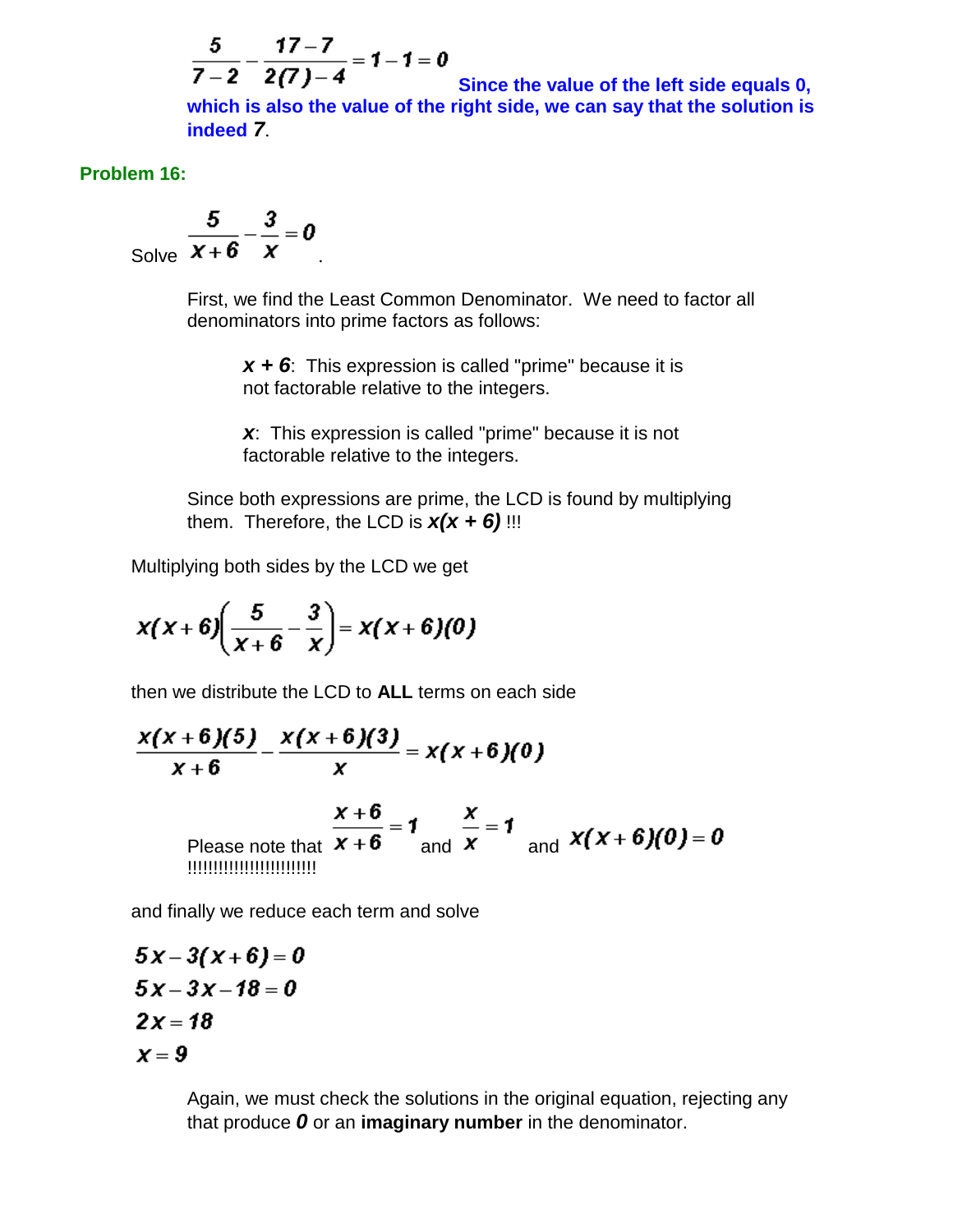In this case, we must replace the variable with *9* in the original equation to make sure that the value to the left of the equal sign becomes equal to the one on the right, which is *0*.

$$
\frac{5}{9+6} - \frac{3}{9} = \frac{7}{3} - \frac{7}{3} = 0
$$
  
Since the value of the left side equals 0, which is  
also the value of the right side, we can say that the solution is indeed  
9.

## **Problem 17:**

Solve 
$$
\frac{x^2 + x - 6}{x^2 - 8x + 12} = 0
$$

Since we only have one rational expression, we simply multiplying both sides by the denominator

$$
(x^2-8x+12)\left(\frac{x^2+x-6}{x^2-8x+12}\right)=0(x^2-8x+12)
$$

and when we multiply the left side, we get

$$
x^2 + x - 6 = 0
$$

Please note that !!!!!!!!!!!!!!!!!!!!!!!!!

and then we reduce to get

$$
x^2 + x - 6 = 0
$$

The trinomial on the right can be factored as follows

$$
(x-2)(x+3)=0
$$

and then we can use the *Zero Product Principle* to find the solutions

$$
x-2=0 \text{ and } x+3=0
$$

so that  $x = 2$  and  $x = -3$ 

Again we must check the solutions in the original equation, rejecting any that produce *0* or an imaginary number in the denominator.

First, we must replace the variable with *-3* in the original equation to make sure that the value to the left of the equal sign becomes equal to the one on the right, which is *0*.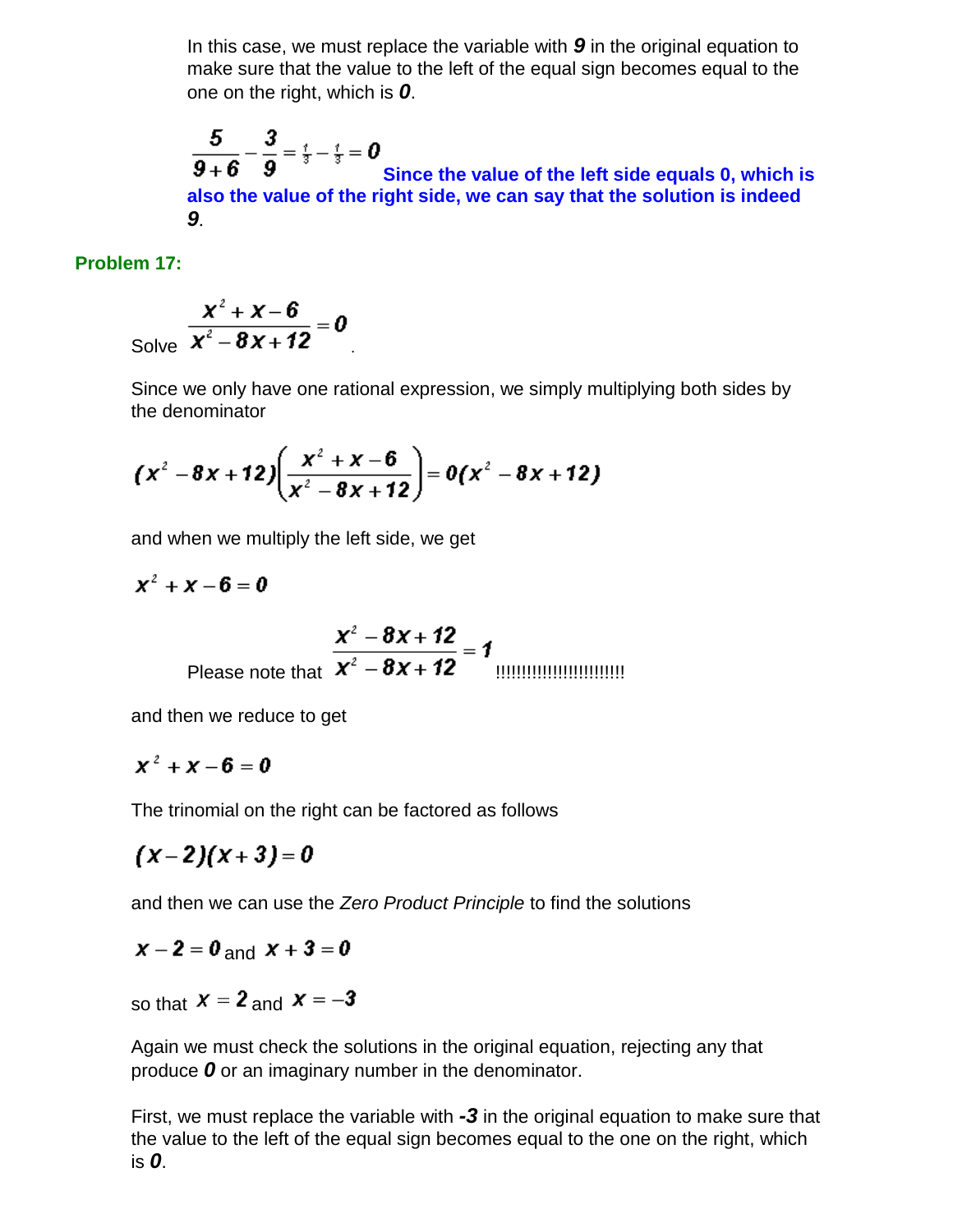For  $x = -3$ 

$$
\frac{(-3)^2+(-3)-6}{(-3)^2-8(-3)+12}=\frac{0}{45}=0
$$

**Since the value of the left side equals 0, which is also the value of the right side, we can say that the solution is indeed** *-3*.

Next, we must replace the variable with *2* in the original equation to make sure that the value to the left of the equal sign becomes equal to the one on the right, which is *0*.

For  $X = 2$ 

$$
\frac{(2)^2+2-6}{(2)^2-8(2)+12}=\frac{0}{0}=undefined
$$

**Since the value of the left side is undefined, we can say that** *2* **is NOT a solution.**

Note that any time a *0* appears in the denominator the expression becomes undefined !

**We find that this rational equation only has ONE solution, namely** *-3.*

### **Problem 18:**

Solve 
$$
\frac{2}{x+1} + \frac{3}{3x+3} = \frac{5}{3}
$$

First, we find the Least Common Denominator.

Factor all denominators into prime factors as follows:

*3*: This number is "prime".

*x + 1*: This expression is called "prime" because it is not factorable relative to the integers.

*3x + 3*: This expression is not "prime" because we can factor out a *3* and write *3(x + 3)*.

$$
\frac{2}{x+1}+\frac{3}{3(x+1)}=\frac{5}{3}
$$

Since one denominator is NOT prime, the LCD is the product found by creating a product using the largest listing of of each prime expression taking into account ALL denominators.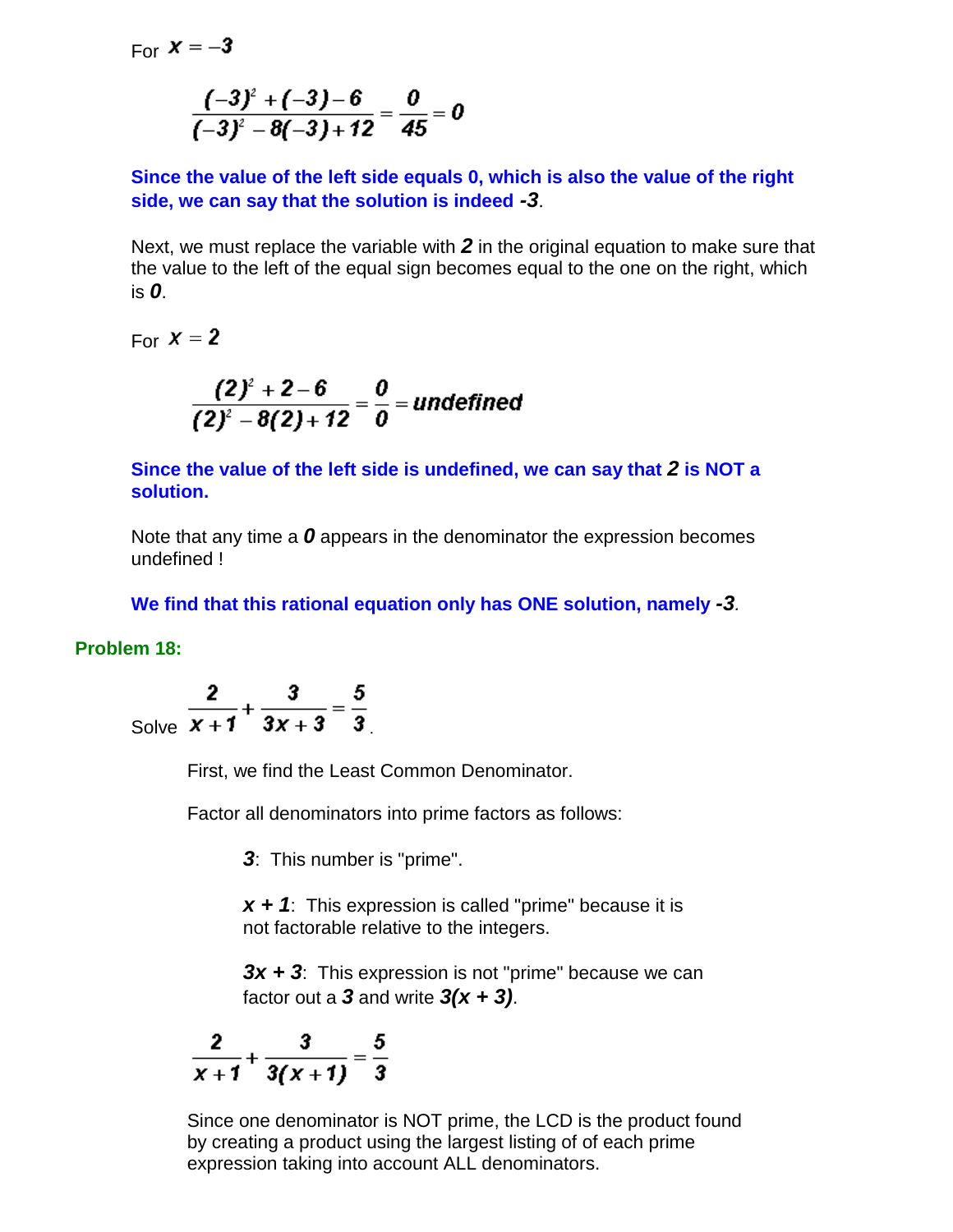In our case, the number  $3$  is listed once and the expression  $x + 1$  is listed once. Therefore, the LCD is  $3(x + 1)$ !!!

Next, we multiply both sides of the equation by the LCD

$$
3(x+1)\left[\frac{2}{x+1}+\frac{3}{3(x+1)}\right]=3(x+1)\left(\frac{5}{3}\right)
$$

then we distribute the LCD to **ALL** terms on each side and reduce

$$
\frac{2[3(x+1)]}{x+1}+\frac{3[3(x+1)]}{3(x+1)}=5(x+1)
$$

# and  $6 + 3 = 5x + 5$

and finally we reduce each term and solve

$$
5x=4
$$

and 
$$
x = \frac{4}{5}
$$

Any time we solve a rational equation we **MUST** check the solutions in the original equation, rejecting any that produce *0* or an **imaginary number** in the denominator.

In our case, we must replace the variable with  $\frac{4}{3}$  in the original equation to make sure that the value to the left of the equal sign becomes equal to the one on the right, which is  $\frac{3}{3}$ .

$$
\frac{2}{\frac{4}{5}+1}+\frac{3}{3(\frac{4}{5})+3}
$$

and adding in the denominators, we get  $\frac{2}{\frac{4}{5} + \frac{5}{3}} + \frac{3}{\frac{12}{5} + \frac{15}{5}}$ 

$$
\frac{2}{\frac{9}{2}}+\frac{3}{27}
$$

this results in the following complex fraction  $\overline{5}$ , which can be simplified as follows: